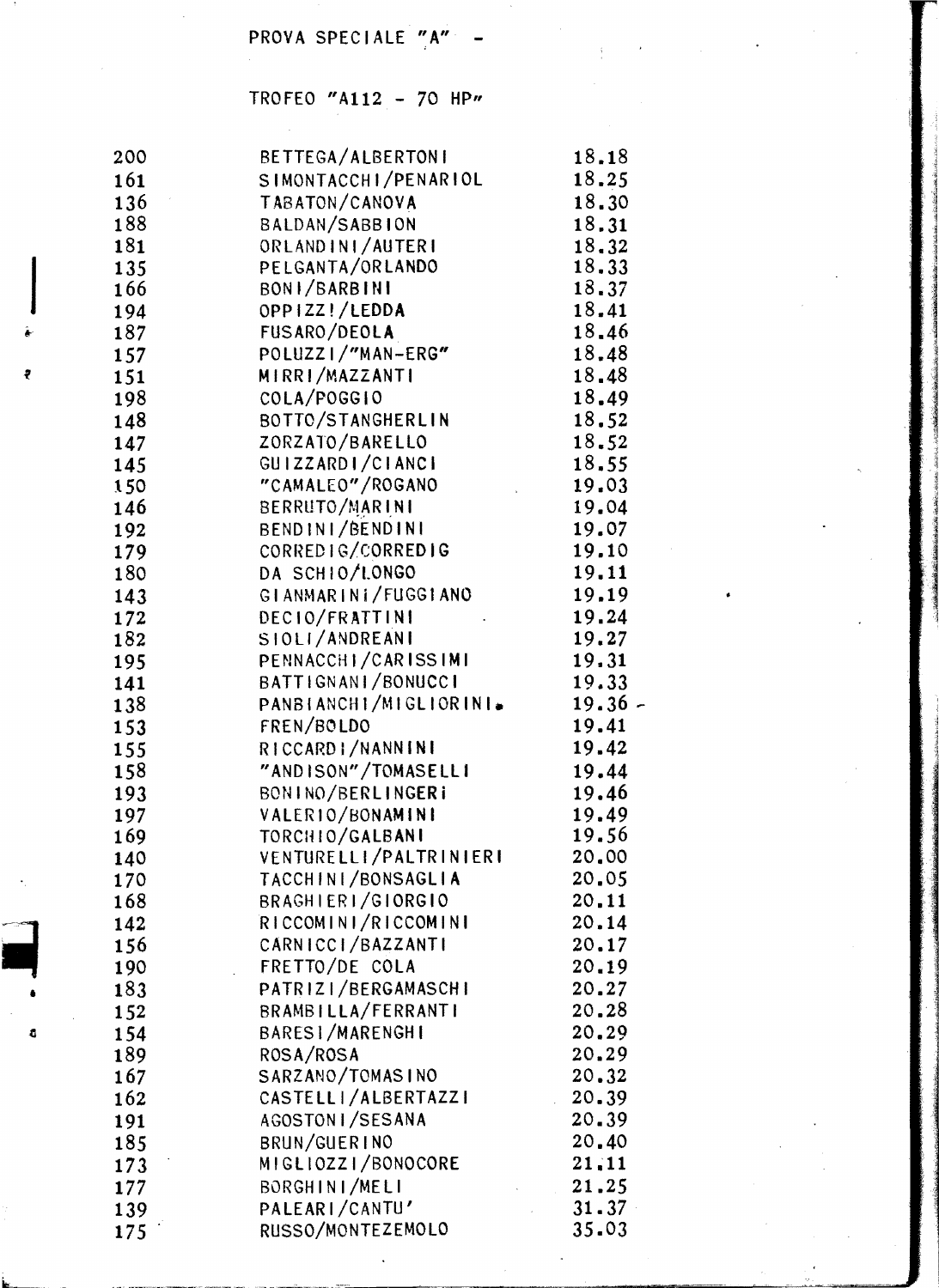## PROVA SPECIALE "B" - MONTEFEGATESI

| 200               | BETTEGA/ALBERTONI                          | 17.59          |
|-------------------|--------------------------------------------|----------------|
| 151               | MIRRI/MAZZANTI                             | 18.05          |
| 187               | FUSARO/DEOLA                               | 18.10          |
| <b>450</b>        | "CAMALEO"/ROGANO                           | 18.35          |
|                   | BERRUTO/MARINE                             | 18.35          |
| $\frac{146}{188}$ | BALDAN/SABBION                             | 18.37          |
| 198               | COLA/POGGIO                                | 18.39          |
| 161               | SIMONTACCHI/PENARIOL                       | 18.40          |
| 136               | TABADON/CANOVA                             | 18.43          |
| 157               | POLUZZI/"MAN-ERG"                          | 18.46          |
| 181               | ORLANDIN /AUTERI                           | 18.48          |
| 180               | DA SCHIO/LONGO                             | 18.49          |
| 166               | BONI/BARBINI                               | 18.51          |
| 147               | ZORZANO/BARELLO                            | 18.59          |
| 158               | "ANDISON"/TOMASELLI                        | 19.02          |
| 192               | BENDINI/BENDINI                            | 19.02          |
| 172               | DECIO/FRATTINI                             | 19.07          |
| 138               | PANBIANCHI/MIGLIORINI»                     | 19.14          |
| 179               | CORREDIG/CORREDIG                          | 19.16          |
| 182               | SIOLI/ANDREANI                             | 19.19          |
| 170               | TACCHINI/BONZAGLIA                         | 19.25          |
| 148               | BOTTO/STENGHERLIN                          | 19.26          |
| 169               | TORCHIO/GALVANI                            | 19.34          |
| 154               | <b>BARESI/MARENGHI</b>                     | 19.44          |
| 162               | CASTELLI/ALBERTAZZI                        | 19.55          |
| 142               | RICCOMINI/RICCOMINI                        | 19.56          |
| 140               | VENTURELLI/PALTRINIERI                     | 20.04          |
| 152               | BRAMBILLA/FERRANTI                         | 20.10          |
| 197               | VALERIO/BONAMINI                           | 20.14          |
| 155               | RICCARDI/NANNINI                           | 20.15          |
| 141               | BATTIGNANI/BONUCCI                         | 20.20          |
| 167               | SARZANO/TOMASINO                           | 20.25          |
| 168               | BRAGHIERI/GIORGIO                          | 20.30          |
| 156               | CARNICCI/BAZZANTI                          | 20.32          |
| 153               | FREN/BOLDO                                 | 20.37<br>20.37 |
| 195               | PENNACCHI/CARISSIMI<br>PATRIZI/BERGAMASCHI | 20.40          |
| 183               | MIGLIOZZI/BONOCORE                         | 20.45          |
| 173               | RUSSO/MONTEZEMOLO                          | 20.45          |
| 175<br>191        | AGOSTON I/SESANA                           | 20.49          |
| 193               | BONINO/BERLINGERI                          | 20.53          |
| 190               | FRETTO/ DE COLA                            | 21.36          |
| 189               | ROSA/ROSA                                  | 21.50          |
| 177               | BORGHINI/MELI                              | 22.04          |
| 194               | OPPIZZI/LEDDA                              | 23.51          |
|                   |                                            |                |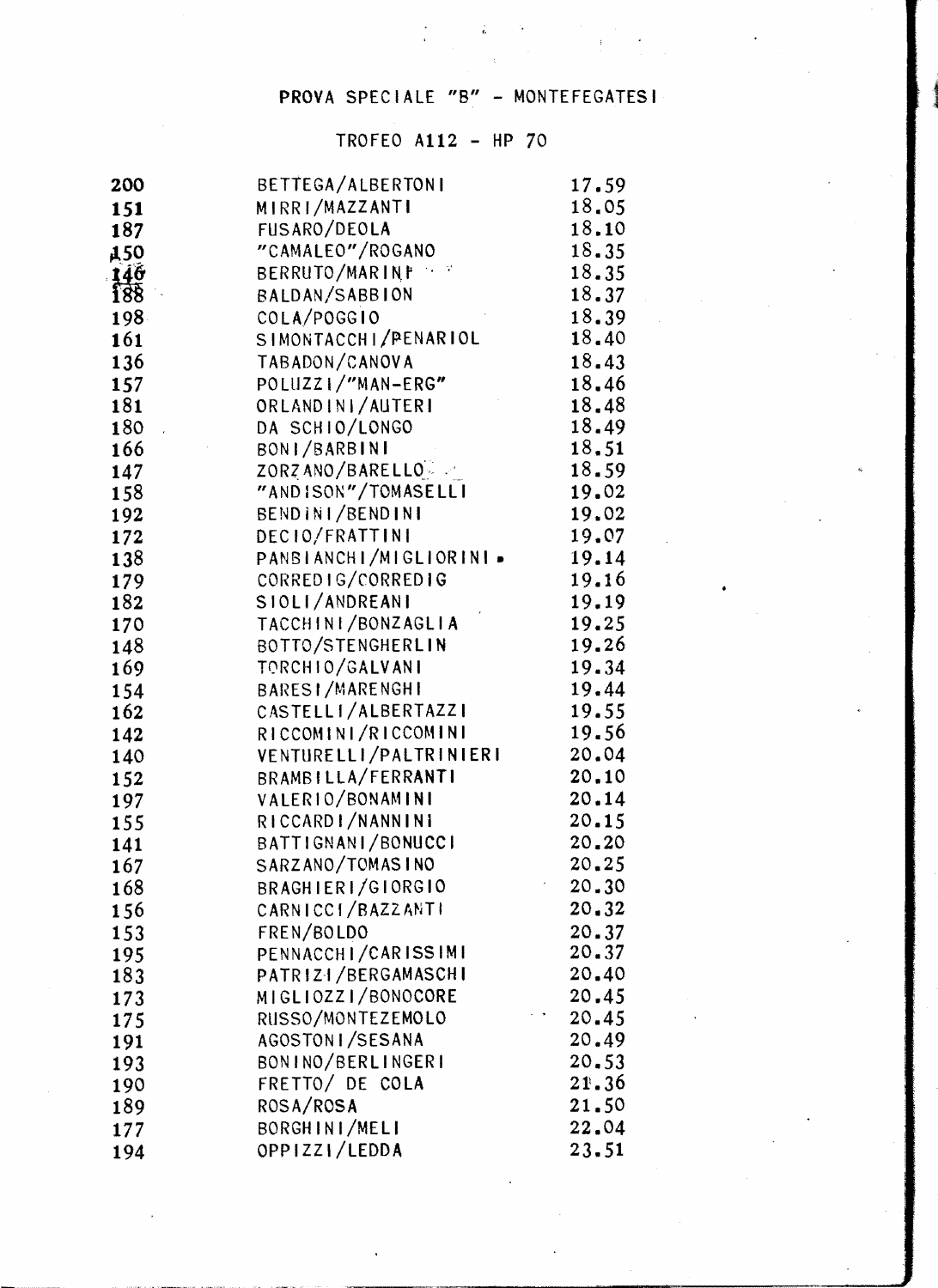# PROVA SPECIALE "C" - PIZZORNE

| 187 | FUSARO/DEOLA           | 16.28     |
|-----|------------------------|-----------|
| 169 | TORCHIO/GALVANI        | 17.10     |
| 182 | SIOLI/ANDREANI         | 17.46     |
| 180 | DA SCHIO/LONGO         | 17.51     |
| 181 | ORLANDINI/AUTERI       | 18.03     |
| 188 | BALDAN/SABBION         | 18.07     |
| 185 | BRUN/GUERINO           | 18.08     |
| 151 | MIRRI/MAZZANTI         | 18.42     |
| 179 | CORREDIG/CORREDIG      | 18.46     |
| 166 | BONI/BARBINI           | 18.46     |
| 161 | SIMONTACCHI/PENARIOL   | 18.56     |
| 170 | TACCHINI/BONSAGLIA     | 19.02     |
| 190 | FRETTO/DE COLA         | 19.03     |
| 200 | BETTEGA/ALBERTONI      | 19.31     |
| 172 | DECIO/FRATTINI         | $19 - 34$ |
| 148 | BOTTO/STANGHERLIN      | 19.44     |
| 198 | COLA/POGGIO            | 19.48     |
| 167 | SARZANO/TOMASINO       | 20.03     |
| 138 | PAMBIANCHI/MIGLIORINI. | 20.04     |
| 195 | PENNACCHI/CARISSIMI    | $20 - 12$ |
| 150 | "CAMALEO"/ROGANO       | 20.14     |
| 157 | POLUZZI/"MAN-ERG"      | 20.40     |
| 191 | AGOSTON I/SESANA       | 20.48     |
| 194 | OPIZZI/LEDDA           | 20.48     |
| 158 | "ANDISON"/TOMASELLI    | 20.54     |
| 142 | RTCCOMINI/RICCOMINI    | 21.07     |
| 197 | VALERIO/BONAMINI       | 21.19     |
| 173 | MIGLIOZZI/BONOCORE     | 21.22     |
| 147 | ZORZATO/BARELLO        | 21.24     |
| 153 | FREN/BOLDO             | 22.11     |
| 136 | TABATON/CANOVA         | 22.25     |
| 192 | BENDINI/BENDINI        | 22.32     |
| 140 | VENTURELLI/PALTRINIERI | 22.48     |
| 193 | BONINO/BERLINGERI      | 22.49     |
| 141 | BATTIGNANI/BONUCCI     | 22.51     |
| 175 | RUSSO/MONTEZEMOLO      | 24.01     |
| 189 | ROSA/ROSA              | 24.08     |
| 183 | PATRIZI/BERGAMASCHI    | 24.47     |
| 154 | BARESI/MARENGHI        | 25.13     |
| 155 | RICCARDI/NANNINI       | 27.00     |
| 152 | BRAMBILLA/FERRANTI     | 29.06     |
| 162 | CASTELLI/ALBERTAZZI    | 29.48     |
| 177 | BORGHINI/MELI          | $31 - 22$ |
| 156 | CARNICCI/BAZZANTI      | 33.14     |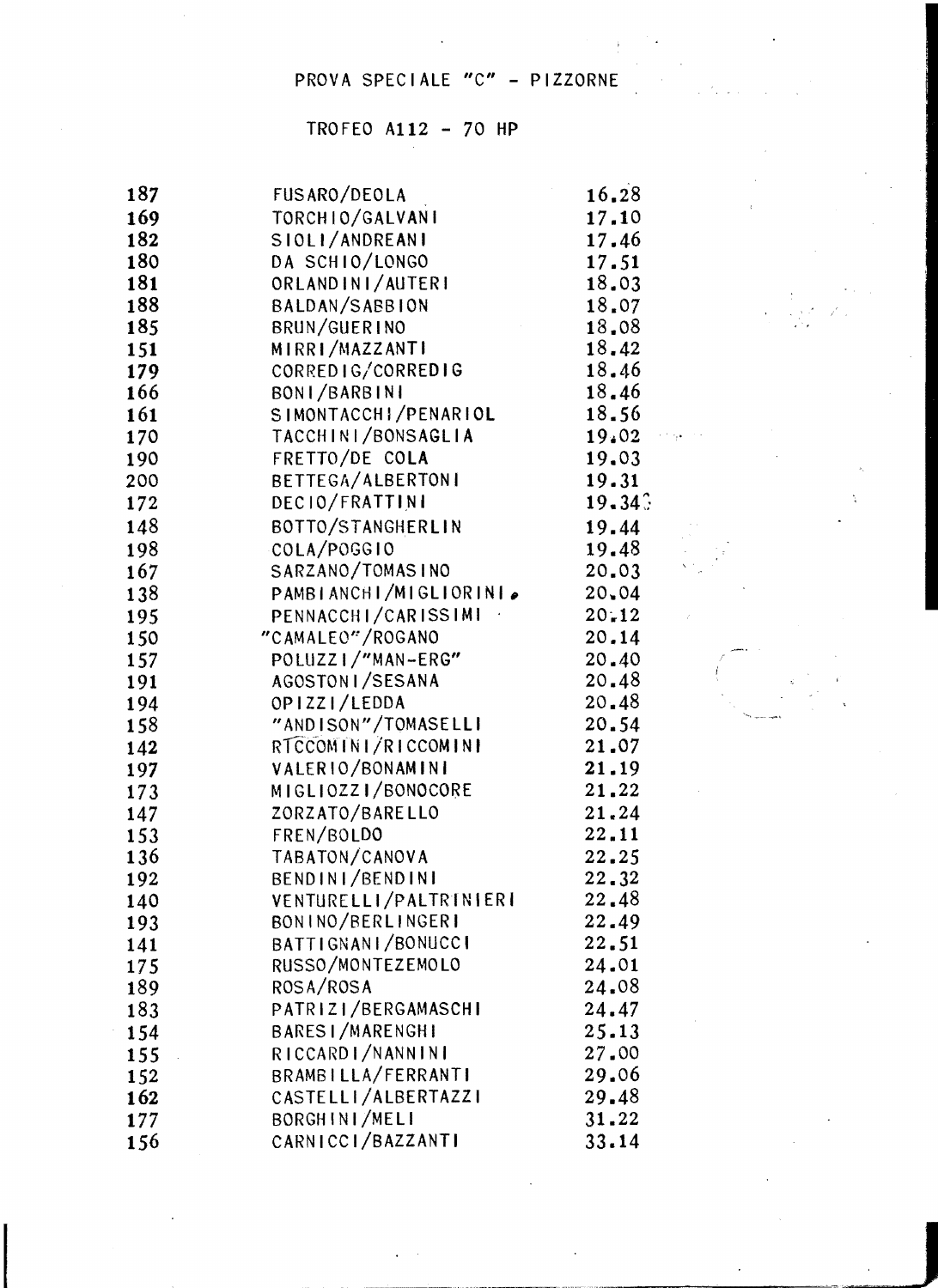# PROVA SPECIALE "D" - PASCOSO

| 150        | "CAMALEO"/ROGANO       | $6 - 33$      |
|------------|------------------------|---------------|
| 166        | BONI/BARBINI           | $6 - 37$      |
| 172        | DECIO/FRATTINI         | 6.38          |
| 181        | ORLANDINI, AUTERI      | 6.42          |
| 180        | DA SCHIO/LONGO         | 6.45          |
| <b>f87</b> | FUSARO/DEOLA           | 6.45          |
| 198        | COLA/POGGIO            | 6.45          |
| 157        | POLUZZI/MAN-ERG"       | 6.47          |
| 161        | SIMONTACCHI/PENARIOL   | 6.48          |
| 169        | TORCHIO/GALVANI        | 6.50          |
| 158        | "ANDISON"/TOMASELLI    | 6.51          |
| 194        | OPPIZZI/LEDDA          | 6.54          |
| 182        | SIOLI/ANDREANI         | 6.57          |
| 147        | ZORZATO/BARELLO        | 6.59          |
| 179        | CORREDIG/CORREDIG      | 7.01          |
| 140        | VENTURELLI/PALTRINIERI | 7.01          |
| 156        | CARNICCI/BAZZANTI      | 7.05          |
| 170        | TACCHINI/BONZALIA      | 7.08          |
| 141        | BATTIGNANI/BONUCCI     | 7.09          |
| 142        | RICCOMINI/RICCOMINI    | 7.10          |
| 192        | BENDINI/BENDINI        | 7.11          |
| 155        | RICCARDI/NANNINI       | 7.11          |
| 138        | PANBIANCHI/MIGLIORINI, | 7.14          |
| 148        | BOTTO/STANGHERLIN.     | 7.15          |
| 191        | AGOSTONI/SESANA        | $7 \times 15$ |
| 152        | BRAMBILLA/FERRANTI     | 7.16          |
| 197        | VALERIO/BONAMINI       | 7.17          |
| 167        | SARZANO/TOMASINO       | 7.17          |
| 154        | BARESI/MARENGHI        | $7 - 20$      |
| 153        | FREN/BOLDO             | 7.20          |
| 195        | PENNACCHI/CARISSIMI    | 7.21          |
| 193        | BONINO/BERLINGERI      | 7.24          |
| 162        | CASTELLI/ALBERTAZZI    | 7.26          |
| 185        | BRUN/GUERINO           | 7.28          |
| 175        | RUSSO/MONTEZEMOLO      | 7.32          |
| 183        | PATRIZI/BERGAMASCHI    | 7.38          |
| 173        | MIGLIOZZI/BONOCORE     | 7.40          |
| 189        | ROSA/ROSA              | 7.46          |
| 190        | FRETTO/DE COLA         | 7.48          |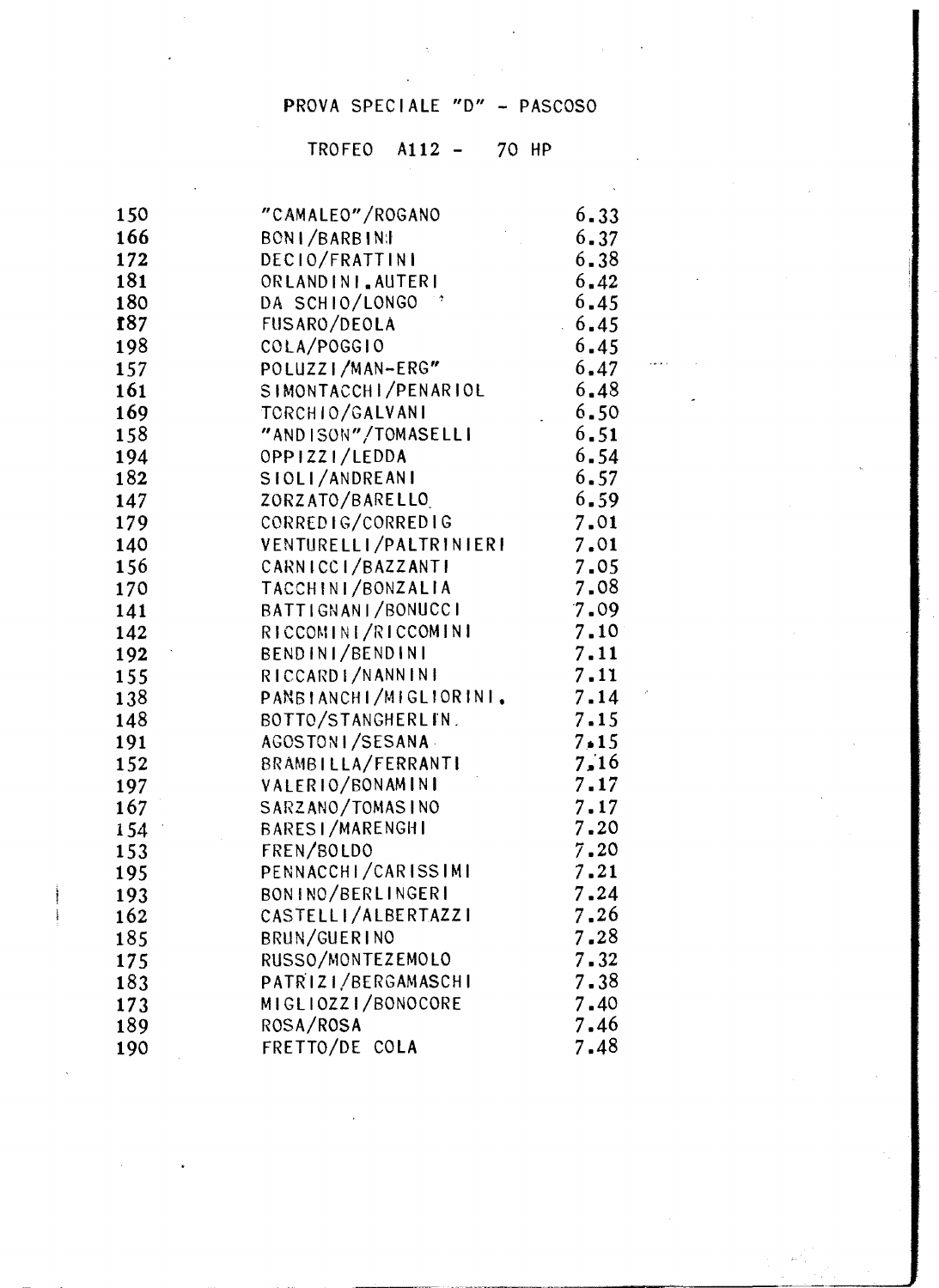# PROVA SPECIALE "A 1" - TEREGLIO

| 150 | "CAMALEO"/ROGANO       | 18.27 |
|-----|------------------------|-------|
| 161 | SIMONTACCHI/PENARIOL   | 18.56 |
| 194 | OPPIZZI/LEDDA          | 18.59 |
| 180 | DA SCHIO/LONGO         | 19.01 |
| 187 | FUSARO/DEOLA           | 19.02 |
| 157 | POLUZZI/"MAN-ERG"      | 19.02 |
| 181 | ORLANDINI/AUTERI       | 19.03 |
| 198 | COLA/POGGIO            | 19.13 |
| 182 | SIOLI/ANDREANI         | 19.19 |
| 193 | BONINO/BERLINGERI      | 19.20 |
| 166 | BONI/BARBINI           | 19.21 |
| 158 | "ANDISON"/TOMASELLI    | 19.22 |
| 147 | ZORZATO/BARELLO        | 19.22 |
| 192 | BENDINI/BENDINI        | 19.24 |
| 138 | PANBIANCHI/MIGLIORINI. | 19.39 |
| 169 | TORCHIO/GALVANI        | 19.41 |
| 140 | VENTURELLI/PALTRINIERI | 19.46 |
| 197 | VALERIO/BONAMINI       | 19.50 |
| 179 | CORREDIG/CORREDIG      | 19.50 |
| 172 | DECIO/FRATTINI         | 19.52 |
| 152 | BRAMBILLA/FERRANTI     | 19.55 |
| 170 | TACCHINI/BONSAGLIA     | 20.04 |
| 141 | BATTIGNANI/BONUCCI     | 20.10 |
| 156 | CARNICCI/BAZZANTI      | 20.16 |
| 175 | RUSSO/MONTEZEMOLO      | 20.31 |
| 190 | FRETTO/DE COLA         | 20.34 |
| 162 | CASTELLI/ALBERTAZZI    | 20.43 |
| 142 | RICCOMINI/RICCOMINI    | 20.45 |
| 183 | PATRIZI/BERGAMASCHI    | 20.50 |
| 155 | RICCARDI/MANNINI       | 20.55 |
| 153 | FREN/BOLDO             | 21.03 |
| 185 | BRUN/GUERINO           | 21.11 |
| 154 | <b>BARESI/MARENGHI</b> | 21.23 |
| 173 | MIGLIOZZI/BONOCORE     | 21.30 |
| 189 | ROSA/ROSA              | 21.58 |
|     | بعردي والمعرف والمرا   |       |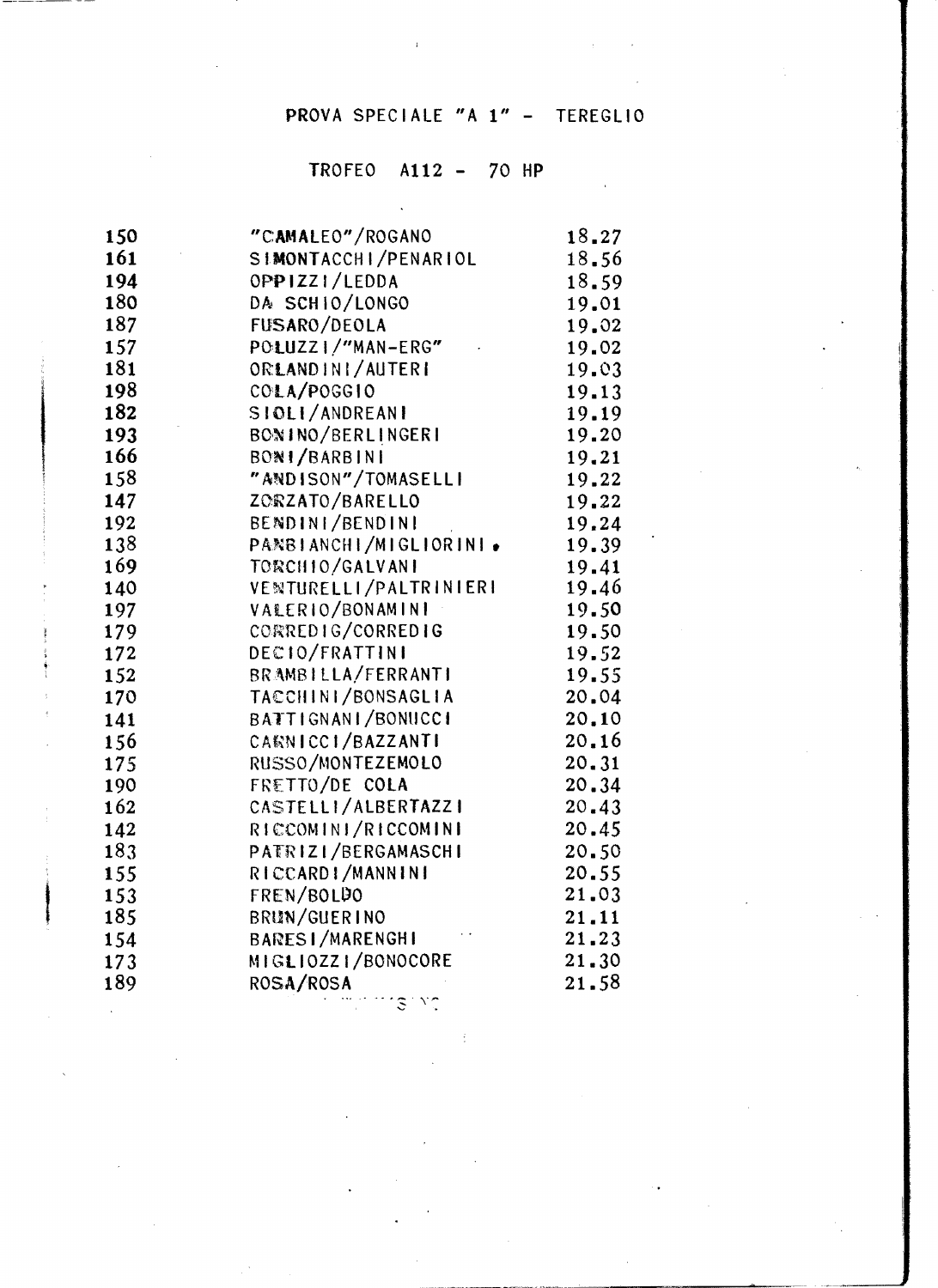#### PROVA SPECIALE "B 1" - BAGNI DI LUCCA MONTEFEGATESI

 $\sim 10^{11}$ 

 $\sim$ 

 $\mathcal{L}^{\text{max}}_{\text{max}}$ 

 $\bar{a}$ 

#### TROFEO A 112 70. HP

| 138 | PANBIANCHI/MIGLIORINI. | 18.56 |
|-----|------------------------|-------|
| 187 | FUSARO/DEOLA           | 18.59 |
| 194 | OPPIZZI/LEDDA          | 19.03 |
| 181 | ORLANDINI/AUTERI       | 19.04 |
| 193 | BONINO/BERLINGERI      | 19.13 |
| 142 | RICCOMINI/RICCOMINI    | 19.30 |
| 192 | BENDINI/BENDINI        | 19.37 |
| 180 | DA SCHIO/LONGO         | 20.19 |
| 179 | CORREDIG/CORREDIG      | 20.20 |
| 175 | RUSSO/MONTEZEMOLO      | 20.22 |
| 182 | SIOLI/ANDREANI         | 20.22 |
| 183 | PATRIZI/BERGAMASCHI    | 20.26 |
| 172 | DECIO/FRATTINI         | 20.28 |
| 185 | BRUN/GUERINO           | 20.37 |
| 169 | TORCHIO/GALVANI        | 20.39 |
| 197 | VALERIO/BONANINI       | 20.45 |
| 190 | FRETTO/DE COLA         | 20.54 |
| 189 | ROSA/ROSA              | 20.58 |
| 170 | TACCHINI/BONSAGLIA     | 21.28 |
| 162 | CASTELLI/ALBERTAZZI    | 21.30 |
| 156 | CARNICCI/BAZZANTI      | 21.51 |
| 153 | FREN/BOLDO             | 21.56 |
| 198 | COLA/POGGIO            | 22.07 |
| 140 | VENTURELLI/PALTRINIERI | 22.19 |
| 158 | "ANDISON"/TOMASELLI    | 22.24 |
| 150 | "CAMALEO"/ROGANO       | 22.26 |
| 166 | BONI/BARBINI           | 22.30 |
| 141 | BATTIGNANI/BONUCCI     | 23.01 |
| 161 | SIMONTACCHI/PENARIOL   | 23.21 |
| 154 | BARESI/MARENGHI        | 23.22 |
| 147 | ZORZATO/BARELLO        | 23.24 |
| 157 | POLUZZI/"MAN-ERG"      | 23.33 |
| 152 | BRAMBILLA/FERRANTI     | 25.06 |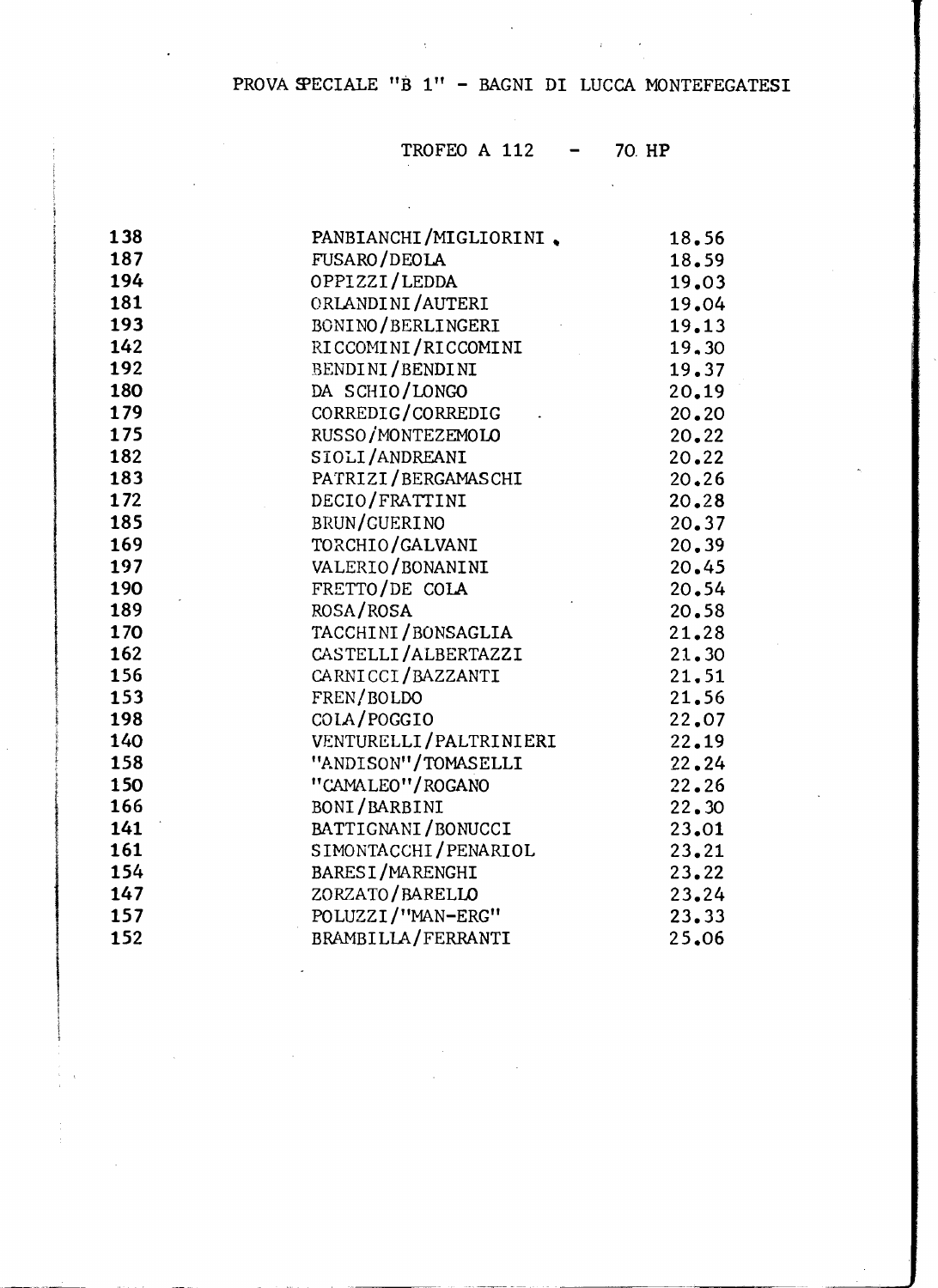### PROVA SPECIALE "C 1" - PIZZORNE

 $\sim 10$ 

### TROFEO A112 - 70 HP

 $\zeta$ 

| 187  | FUSARO/DEOLA           | 18.15 |
|------|------------------------|-------|
| 182  | SIOLI/ANDREANI         | 19.17 |
| 181  | ORLANDINI/AUTERI       | 20.18 |
| 169  | TORCHIO/GALVANI        | 20.44 |
| 138  | PANBIANCHI/MIGLIORINI. | 21.19 |
| 172  | DEC10/FRATTINI         | 21.23 |
| 166  | BONI/BARBINI           | 21.33 |
| 154  | <b>BARESI/MARENGHI</b> | 21.46 |
| 142  | RICCOMINI/RICCOMINI    | 22.10 |
| 161  | SIMONTACCHI/PENARIOL   | 22.35 |
| 162  | CASTELLI/ALBERTAZZI    | 22.48 |
| 150  | "CAMALEO"/ROGANO       | 23.19 |
| 152  | BRAMBILLA/FERRANTI     | 23.25 |
| 157  | POLUZZI/"MAN-ERG"      | 23.36 |
| 198  | COLA/POGGIO            | 23.40 |
| 153  | FREN/BOLDO             | 23.47 |
| 140  | VENTURELLI/PALTRINIERI | 24.15 |
| 155  | RICCARDI/NANNINI       | 24.19 |
| 194  | OPP1ZZI/LEDDA          | 24.45 |
| 192  | BENDINI/BENDINI        | 24.58 |
| 158  | "ANDISON"/TOMASELLI    | 25.34 |
| 190  | FRETTO/DE COLA         | 25.44 |
| 175  | RUSSO/MONTEZEMOLO      | 25.46 |
| 170  | TACCHINI/BONSAGLIA     | 25.57 |
| 180  | DA SCHIO/LONGO         | 26.21 |
| 179  | CORREDIG/CORREDIG      | 26.46 |
| 197  | VALERIO/BONAMINI       | 27.18 |
| 185  | BRUN/GUERINO           | 28.15 |
| 156  | CARNICI/BAZZANTI       | 28.25 |
| 183  | PATRIZI/BERGAMASCHI    | 29.00 |
| 1932 | BONINO/BERLINGERI      | 29.20 |
| 189  | ROSA/ROSA              | 32.00 |
| 147  | ZORZATO/BARELLO        | 34.26 |
|      |                        |       |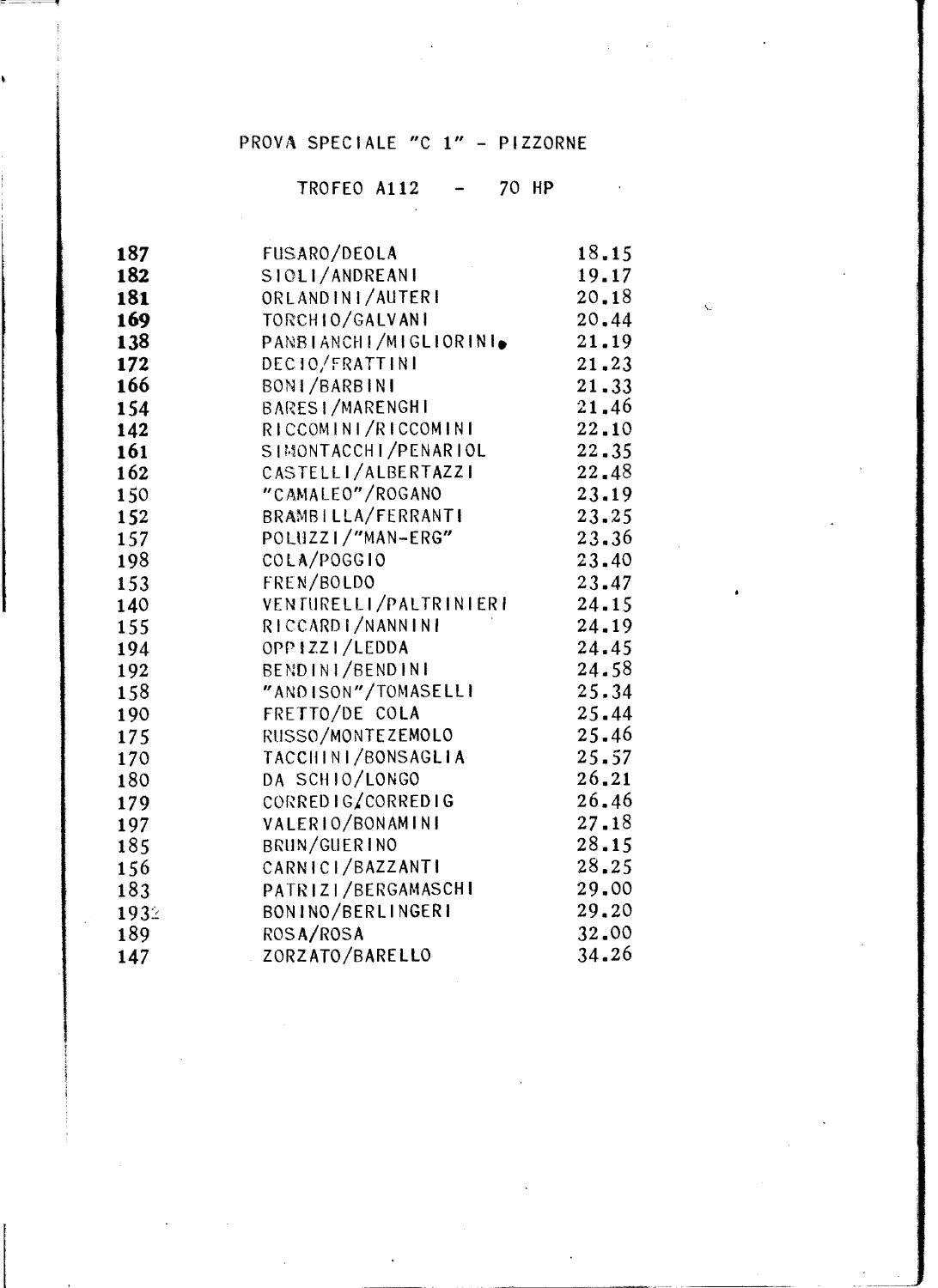## PROVA SPECIALE "D 1" - PASCOSO

 $\label{eq:2} \frac{1}{2} \sum_{i=1}^n \left( \frac{2\pi}{\pi} \right)^2 \left( \frac{1}{2} \right)^2 \left( \frac{1}{2} \right)^2$ 

| 150 | "CAMALEO"/ROGANO                                 | 6.51     |
|-----|--------------------------------------------------|----------|
| 158 | "ANDISON"/TOMASELLI                              | 6.52     |
| 140 | VENTURELLI/PALTRINIERI                           | 6.54     |
| 138 | PANSIANCHI/MIGLIORINI.                           | 6,54     |
| 198 | COLA/POGG10                                      | 6.57     |
| 166 | BONI/BARBINI                                     | 6,58     |
| 142 | RICCOMINI/RICCOMINI                              | 6, 59    |
| 197 | VALERIO/BONAMINI                                 | 7.02     |
| 194 | OPPIZZI/LEDDA                                    | 7.03     |
| 175 | RIISSO/MONTEZEMOLO<br>$\mathcal{L}^{\text{max}}$ | 7.05     |
| 157 | POLUZZI/"MAN-ERG"                                | 7.07     |
| 185 | BRUN/GUERINO                                     | 7.10     |
| 183 | PATRIZI/BERGAMASCHI                              | 7.13     |
| 169 | TORCHIO/GALVANI                                  | 7.21     |
| 192 | BENDINI/BENDINI                                  | 7.29     |
| 187 | FUSARO/DEOLA                                     | 7.29     |
| 179 | CORREDIG/CORREDIG                                | $7 - 30$ |
| 193 | BONINO/BERLINGERI                                | 7.31     |
| 154 | BARES I/MARENGHI                                 | $7 - 35$ |
| 153 | FREN/BOLDO                                       | 7.36     |
| 170 | TACCILINI/BONSAGLIA                              | 7.39     |
| 172 | DECIO/FRATTINI                                   | $7 - 41$ |
| 190 | FRETTO/DE COLA                                   | 7.50     |
| 132 | SIOLI/ANDREANI                                   | 7.50     |
| 189 | ROSA/ROSA                                        | 7.57     |
| 161 | SIMONTACCHI/PENARIOL                             | 7.57     |
| 156 | CARNICCI/BAZZANTI                                | 8.01     |
| 181 | ORLANDINI/AUTERI                                 | 8.07     |
| 152 | CASTELLI/ALBERTAZZI                              | 8.15     |
| 130 | DA SCHIO/LONGO                                   | 8, 25    |
| 155 | RICCARDI/NANNINI                                 | 8,46     |
| 152 | BRAMBILLA/FERRANTI                               | $8 - 51$ |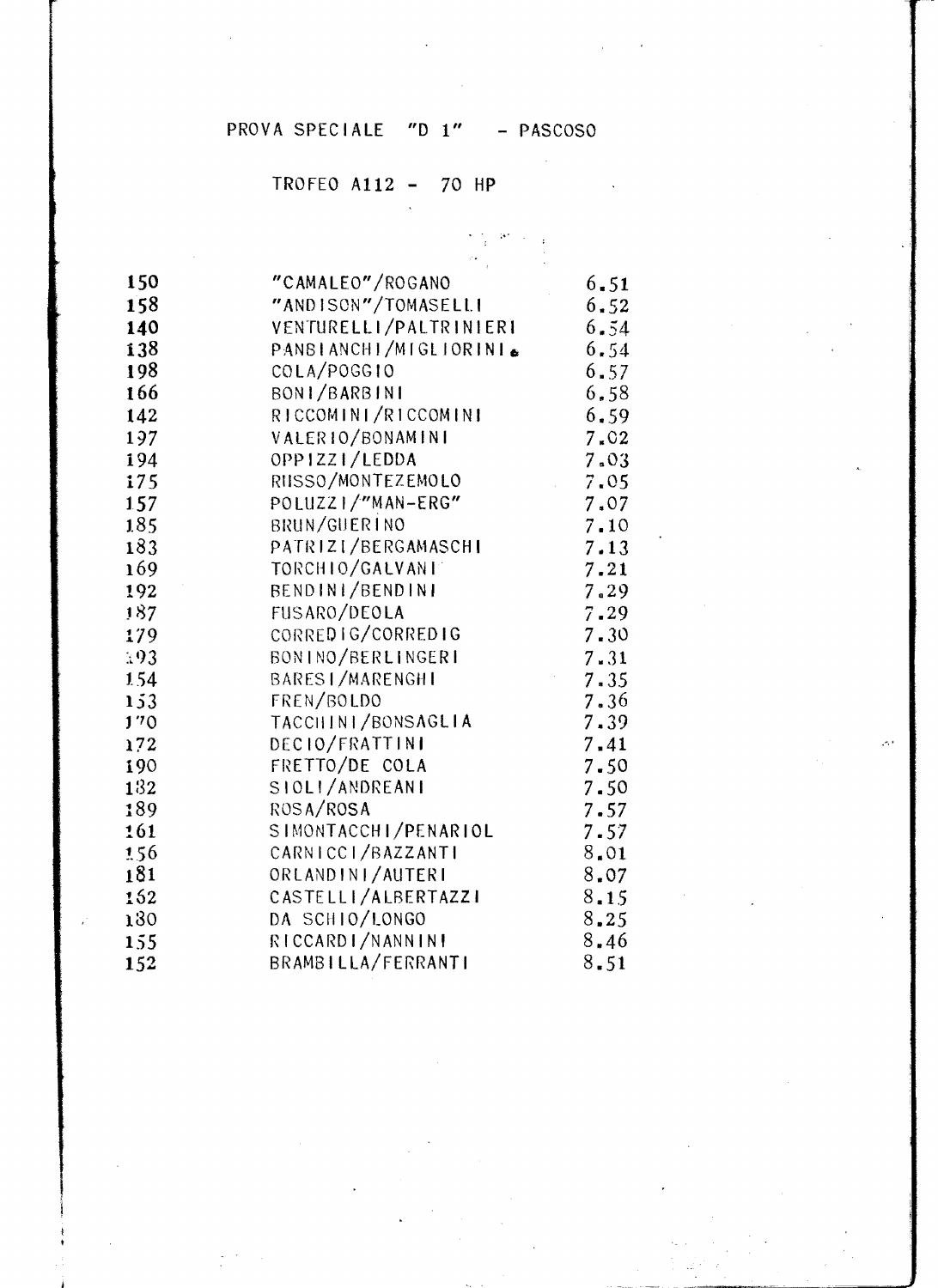# FEDERAZIONE ITALIANA CRONOMETRISTI

ROMA - VIALE TIZIANO, 70

 $\blacksquare$  $\sim 10^7$ 

| <b>ANDEFESTAZIONE</b> | 2° RALLY INTERNAZIONALE IL CIOCCO | CLASSIFICA A 112 70 HP |
|-----------------------|-----------------------------------|------------------------|
|                       |                                   |                        |

#### CANIZZAZIONE AC PAVIA - CON IL PATROCINIO DELL'AC LUCCA

IL CIOCCO 11 - 12 MARZO 1977

| FUSARO/DEOLA<br>ORLANDINI/AUFERI<br>TORCHIO/GALVANI<br>BONI/BARBINI<br>SIOLI/ANDREANI<br>DECIO/FRATTINI<br>"CAMALEO"/ROGANO<br>PAMBIANCHI/MIGLIORINI NORTH JOLLY<br>ROS COLA/POGGIO<br>RICCOMINI/RICCOMINI<br>DA SCIOP/LONGO | 3. CIME<br>JOLLYC. TS<br>TORRAZZO<br>PIAVE JJC.<br>JOLLY C.MI<br>NORTH JOLLY<br><b>GRIFONE</b><br>GRIFONE                                                                |                                                                                               |                                                   | 4444<br>4937<br>5255<br>5413<br>5118<br>5507<br>5628 |                                                      | 3<br>$\overline{2}$<br>1<br>O<br>4<br>11<br>0                                                                            |                | ÷.<br>1 19<br>1.19<br>1 19<br>$1 \; 19$<br>$\mathbf{1}$<br>$\mathbf{1}$ | $ 19\rangle$<br>19 | 2.06.441<br>2.10.3720<br>$2,12,55$ 3°<br>2.13.1348<br>$2.14.18$ 58<br>2,15,07.6°                                            |                                                                                                                                                                                                                                                                                                                                    |
|------------------------------------------------------------------------------------------------------------------------------------------------------------------------------------------------------------------------------|--------------------------------------------------------------------------------------------------------------------------------------------------------------------------|-----------------------------------------------------------------------------------------------|---------------------------------------------------|------------------------------------------------------|------------------------------------------------------|--------------------------------------------------------------------------------------------------------------------------|----------------|-------------------------------------------------------------------------|--------------------|-----------------------------------------------------------------------------------------------------------------------------|------------------------------------------------------------------------------------------------------------------------------------------------------------------------------------------------------------------------------------------------------------------------------------------------------------------------------------|
|                                                                                                                                                                                                                              |                                                                                                                                                                          |                                                                                               |                                                   |                                                      |                                                      |                                                                                                                          |                |                                                                         |                    |                                                                                                                             |                                                                                                                                                                                                                                                                                                                                    |
|                                                                                                                                                                                                                              |                                                                                                                                                                          |                                                                                               |                                                   |                                                      |                                                      |                                                                                                                          |                |                                                                         |                    |                                                                                                                             |                                                                                                                                                                                                                                                                                                                                    |
|                                                                                                                                                                                                                              |                                                                                                                                                                          |                                                                                               |                                                   |                                                      |                                                      |                                                                                                                          |                |                                                                         |                    |                                                                                                                             |                                                                                                                                                                                                                                                                                                                                    |
|                                                                                                                                                                                                                              |                                                                                                                                                                          |                                                                                               |                                                   |                                                      |                                                      |                                                                                                                          |                |                                                                         |                    |                                                                                                                             |                                                                                                                                                                                                                                                                                                                                    |
|                                                                                                                                                                                                                              |                                                                                                                                                                          |                                                                                               |                                                   |                                                      |                                                      |                                                                                                                          |                |                                                                         |                    |                                                                                                                             |                                                                                                                                                                                                                                                                                                                                    |
|                                                                                                                                                                                                                              |                                                                                                                                                                          |                                                                                               |                                                   |                                                      |                                                      |                                                                                                                          |                |                                                                         |                    |                                                                                                                             |                                                                                                                                                                                                                                                                                                                                    |
|                                                                                                                                                                                                                              |                                                                                                                                                                          |                                                                                               |                                                   |                                                      |                                                      |                                                                                                                          |                |                                                                         | $ 19\rangle$       | $2.15.28$ 7°                                                                                                                |                                                                                                                                                                                                                                                                                                                                    |
|                                                                                                                                                                                                                              |                                                                                                                                                                          |                                                                                               |                                                   |                                                      |                                                      |                                                                                                                          |                | $\mathbf{1}$                                                            |                    | 2,15,568                                                                                                                    |                                                                                                                                                                                                                                                                                                                                    |
|                                                                                                                                                                                                                              |                                                                                                                                                                          |                                                                                               |                                                   | 5356                                                 |                                                      |                                                                                                                          |                | 1                                                                       | 19                 |                                                                                                                             |                                                                                                                                                                                                                                                                                                                                    |
|                                                                                                                                                                                                                              |                                                                                                                                                                          |                                                                                               |                                                   | 5658                                                 |                                                      |                                                                                                                          |                | 1                                                                       | 19                 | 2.13.5899                                                                                                                   |                                                                                                                                                                                                                                                                                                                                    |
|                                                                                                                                                                                                                              | JOLLY C.                                                                                                                                                                 |                                                                                               |                                                   | 5851                                                 |                                                      |                                                                                                                          |                | $\mathbf{1}$                                                            | 19                 | 2.19.5110                                                                                                                   |                                                                                                                                                                                                                                                                                                                                    |
|                                                                                                                                                                                                                              | PIAVE J.CLUB                                                                                                                                                             |                                                                                               |                                                   | 5742                                                 |                                                      |                                                                                                                          |                | 1                                                                       | 19                 | $2,20,42$ 11                                                                                                                |                                                                                                                                                                                                                                                                                                                                    |
| POLUZZI/"MAN-ERG"                                                                                                                                                                                                            | MODENA ¢.                                                                                                                                                                |                                                                                               |                                                   | 5919                                                 |                                                      |                                                                                                                          |                | 1                                                                       | 19                 | $2.23.19$ 12P                                                                                                               |                                                                                                                                                                                                                                                                                                                                    |
| "ANDISON"/TOMASELLI                                                                                                                                                                                                          | NORTH WEST                                                                                                                                                               |                                                                                               | 1.1                                               | 0143                                                 |                                                      |                                                                                                                          |                | 1                                                                       | 19                 | $2.24.4B$ 13                                                                                                                |                                                                                                                                                                                                                                                                                                                                    |
| OPPIZZI/LEDDA                                                                                                                                                                                                                | JOLLY C.                                                                                                                                                                 |                                                                                               |                                                   |                                                      |                                                      |                                                                                                                          |                |                                                                         |                    |                                                                                                                             |                                                                                                                                                                                                                                                                                                                                    |
| VALERIO / BONAMINI                                                                                                                                                                                                           | JOLLY C.                                                                                                                                                                 |                                                                                               |                                                   |                                                      |                                                      |                                                                                                                          |                |                                                                         |                    |                                                                                                                             |                                                                                                                                                                                                                                                                                                                                    |
|                                                                                                                                                                                                                              |                                                                                                                                                                          |                                                                                               |                                                   |                                                      |                                                      | 15                                                                                                                       |                |                                                                         |                    |                                                                                                                             |                                                                                                                                                                                                                                                                                                                                    |
| TACCHINI/BONSAGLIA                                                                                                                                                                                                           | BERGAMO   C.                                                                                                                                                             |                                                                                               |                                                   |                                                      |                                                      | 10                                                                                                                       |                |                                                                         |                    |                                                                                                                             |                                                                                                                                                                                                                                                                                                                                    |
|                                                                                                                                                                                                                              |                                                                                                                                                                          |                                                                                               |                                                   |                                                      |                                                      |                                                                                                                          |                | 1                                                                       |                    |                                                                                                                             |                                                                                                                                                                                                                                                                                                                                    |
|                                                                                                                                                                                                                              |                                                                                                                                                                          |                                                                                               |                                                   |                                                      |                                                      | $\pm 4$                                                                                                                  |                |                                                                         |                    |                                                                                                                             |                                                                                                                                                                                                                                                                                                                                    |
|                                                                                                                                                                                                                              |                                                                                                                                                                          |                                                                                               | 1.                                                |                                                      |                                                      |                                                                                                                          |                |                                                                         |                    |                                                                                                                             |                                                                                                                                                                                                                                                                                                                                    |
|                                                                                                                                                                                                                              |                                                                                                                                                                          |                                                                                               |                                                   |                                                      |                                                      | 13                                                                                                                       |                | $\mathbf{1}$                                                            |                    |                                                                                                                             |                                                                                                                                                                                                                                                                                                                                    |
|                                                                                                                                                                                                                              |                                                                                                                                                                          |                                                                                               |                                                   |                                                      |                                                      | 14                                                                                                                       |                |                                                                         |                    |                                                                                                                             |                                                                                                                                                                                                                                                                                                                                    |
|                                                                                                                                                                                                                              |                                                                                                                                                                          |                                                                                               |                                                   |                                                      |                                                      |                                                                                                                          |                |                                                                         |                    |                                                                                                                             |                                                                                                                                                                                                                                                                                                                                    |
|                                                                                                                                                                                                                              | <b></b>                                                                                                                                                                  |                                                                                               |                                                   |                                                      |                                                      | 14                                                                                                                       |                |                                                                         |                    |                                                                                                                             |                                                                                                                                                                                                                                                                                                                                    |
|                                                                                                                                                                                                                              |                                                                                                                                                                          |                                                                                               |                                                   |                                                      |                                                      | 19                                                                                                                       |                |                                                                         |                    |                                                                                                                             |                                                                                                                                                                                                                                                                                                                                    |
|                                                                                                                                                                                                                              |                                                                                                                                                                          |                                                                                               |                                                   |                                                      |                                                      |                                                                                                                          |                |                                                                         |                    |                                                                                                                             |                                                                                                                                                                                                                                                                                                                                    |
|                                                                                                                                                                                                                              |                                                                                                                                                                          |                                                                                               |                                                   |                                                      |                                                      |                                                                                                                          |                |                                                                         |                    |                                                                                                                             |                                                                                                                                                                                                                                                                                                                                    |
|                                                                                                                                                                                                                              | FRETTO/DE COLA<br>CORREDIG/CORREDIG<br>CASTELLI/ALBERTAZZI<br>FREN/BOLDO<br>BONINO/BERLINGERI<br>BARESI/MARENGHI<br>BRUN/GUERINO<br>BENDINI/BENDINI<br>CARNICCI/BAZZANTI | SIMONTACCHI/PENARIOL JOLLY C.<br>ROMA R.T.<br>JOLLY C.<br>JOLLY C<br>BOLOGNA R.<br>JOLLY CLUB | FRIULI \$CUD.<br>VENTURELLI/PALTRINIERI MODENA C. |                                                      | 1.1<br>$1\,\mathrm{s}$<br>1.1<br>11<br>$1\downarrow$ | 0104<br>0334<br>5638<br>0148<br>1.0448<br>5939<br>1156<br>1,0511<br>1.0437<br>1.0716<br>1.0752<br>0528<br>110020<br>2041 | 14<br>25<br>10 |                                                                         | 1<br>$\mathbf{1}$  | $ 19\rangle$<br>1 19<br>1 19<br>1 19<br> 19<br>1 19<br>1 19<br><sup>19</sup><br>1 19<br>1 19<br>1119<br>1 19<br>1 19<br> 19 | 2.26.0414<br>$2,29,34$ 15<br>$2,30,38$ 16 <sup>b</sup><br>$2,30,48$ 17 <sup>p</sup><br>$2.31.48$ 18 <sup>p</sup><br>$2.32.3919 =$<br>$2.34.56$ 20 <sup>1</sup> °<br>$2.37.11$ 21 <sup>o</sup><br>$2.37.37$ $22^{\circ}$<br>$2.40.16$ $23^{\circ}$<br>$2.40.52$ $24^{\circ}$<br>$2.43.28$ $25$<br>$2,44,20$ $26$<br>$2.49.41$ $27°$ |

 $\mathcal{L}$ 

 $\Delta\omega$  , and  $\Delta\omega$